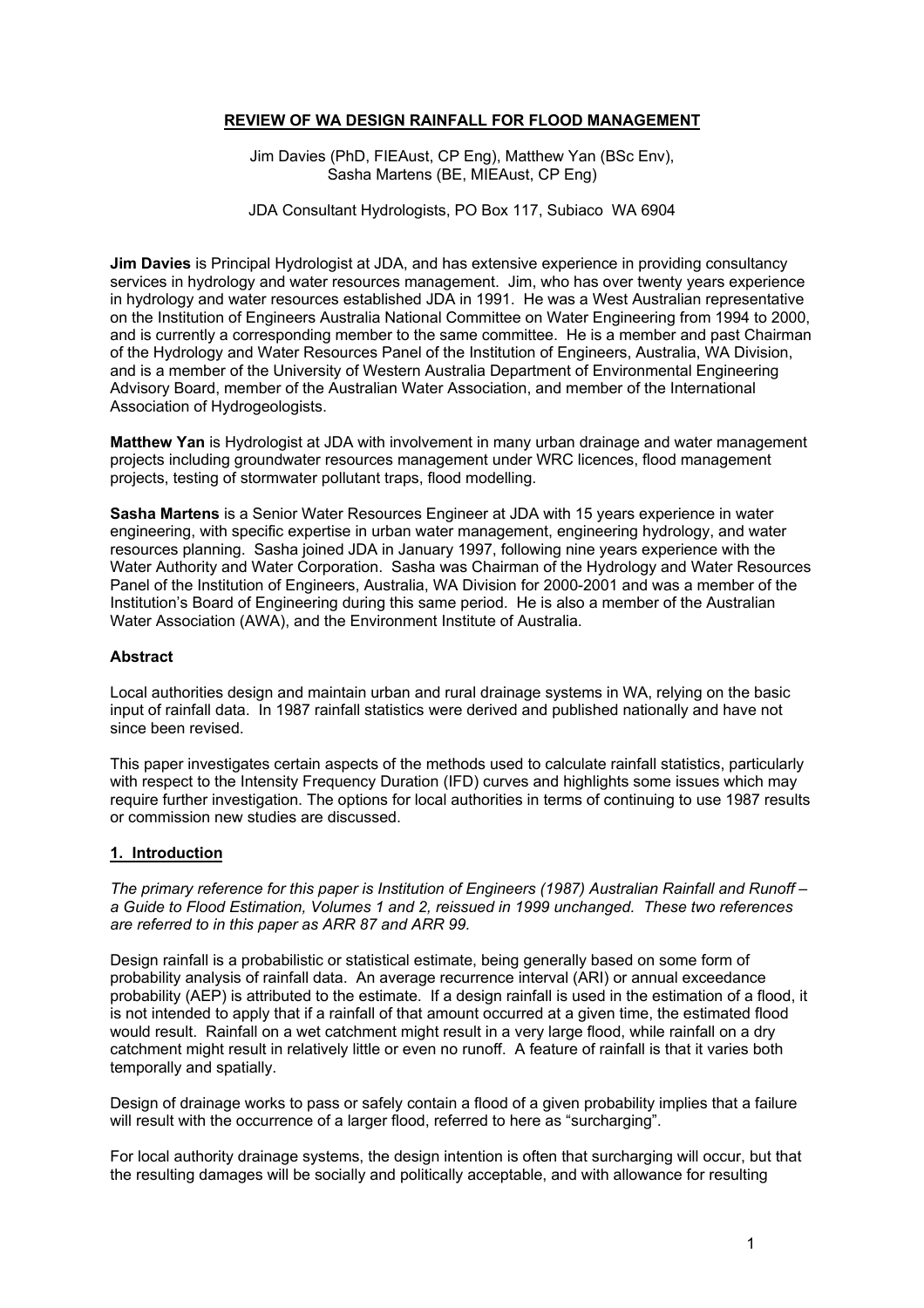damages, the average annual cost will be less than those of constructing a drainage system for larger flows.

For minor and medium size structures, a consequence of designing on a probability basis is that failure or surcharging should occur relatively frequently, perhaps with average recurrence intervals between 2 and 5 years. With tens of thousands of these structures in Western Australia, several thousand (about 20% of the total number) should be surcharged every year. For a given region however, many years may pass with very few if any occurrences of surcharging, as average recurrence intervals and exceedance probabilities refer to average numbers of recurrences over long periods of time.

It is highly probable that an extreme flood with an average recurrence of interval of the order of thousands of years will occur on at least one of them in any given year. The extreme rainfall over 15 minutes in Rockingham on 15 February 2003 (60mm) is an example.

This paper updates a previous investigation (Davies & Ruprecht, 1996).

#### **2. Probability Concepts**

Probability concepts and terminology are fundamental to design rainfall estimation. In specifying probabilities, the terms in common use include "recurrence interval", "return period", and "annual exceedance probability". These terms have been used loosely, although ARR 99 attempts to bring order.

In this paper the distinction is made between design rainfalls based on an annual series, consisting of the highest event in each year of record, and the probability of exceedance of a value within a given period. Usually this period is 1 year and the appropriate term is Annual Exceedance Probability (AEP). A recurrence interval is frequently calculated as the reciprocal of the AEP, which is the average period between years in which the value is exceeded whether once, or more than once.

A partial series consists of events greater than an arbitrary base value, and recurrence interval or return period refers to the average value of the periods between exceedances of a given event magnitude.

With respect to rainfall data ARR 99 states that average recurrence interval (ARI) is the correct terminology as data and procedures are based on partial series analysis.

#### **3. Local Government Responsibility for Design Rainfall**

In Australia, local government, particularly Engineering Departments have the prime responsibility for stormwater drainage infrastructure. One of the primary factors in determining the appropriate size of these assets is the intensity of storm rainfall expected to occur. It follows that local governments rather than state or federal governments have the greatest interest and responsibility for ensuring that appropriate design rainfalls are used.

Whereas real time forecasting of rainfall has been accepted as a federal government responsibility, the responsibility for derivation of design rainfalls is not so clear. Traditionally in Australia the role has been filled by the Commonwealth Bureau of Meteorology (CBM), most recently in the development of rainfall statistics for durations from 5 minutes to 72 hours and for Average Recurrence Intervals (ARI) up to 100 years as published in ARR 87, updated without change to ARR 99. The reprint in 1999 was undertaken without review or revision to the design rainfalls.

The question is to what extent local government should take the initiative in reviewing or revising results which are 15 years old. In other sectors of the water industry, such as water supply, the effect of climate variability has been investigated. For example, in WA the Water Corporation has de-rated the water supply yield of their surface sources (reservoirs) to take account of the lower annual rainfall and associated catchment runoff since 1975.

This reduction in annual rainfall totals in the south west of WA generally has been documented by the Indian Ocean Climate Initiative Program (IOCI, 2002b). A corresponding increase in annual rainfall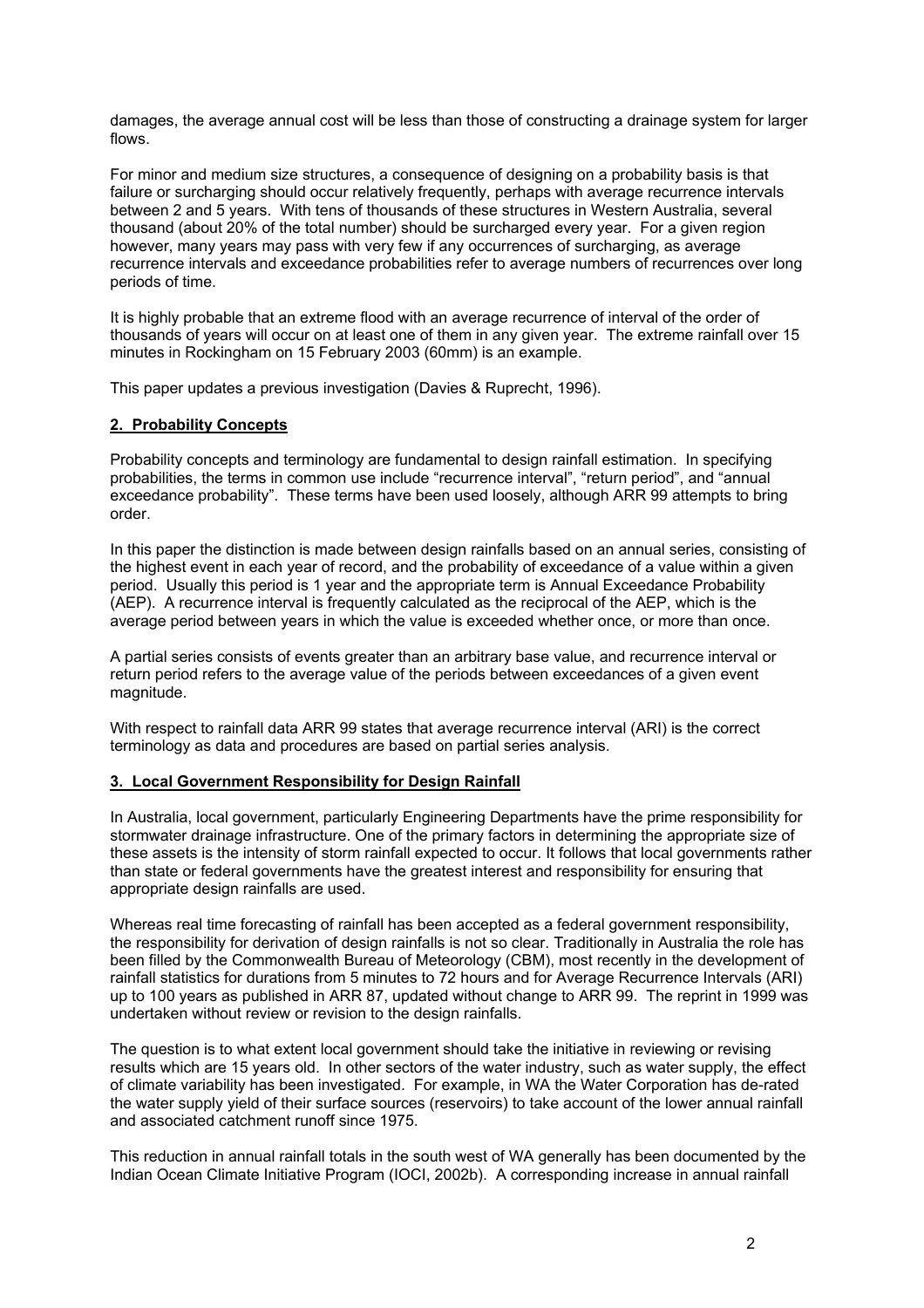appears to have occurred in the north west part of the state, perhaps due to the same ocean and climatic influences over the Indian Ocean.

Government agencies, including local government authorities, have to–date not recognised a need to question the published ARR 87 design rainfalls, even in light of the well documented climate variability, generally changed rainfall patterns since 1975, and approximately 20 more years of rainfall data on which to base design rainfall estimates.

This paper considers the need for local governments to be proactive in relation to this issue, given their responsibility for management of extensive drainage assets, the performance of which depends crucially on rainfall.

This paper presents some preliminary analysis for such a review of rainfall statistics for WA conducted by JDA, with coverage around the entire WA coastline from South Australia to Northern Territory, and also along an east west transect through Perth to WA's eastern border. As well as reviewing the climate variability issue, the paper also remarks on aspects of the data analysis performed by CBM for ARR 87, particularly the process of smoothing rainfall statistics between different locations, and how this might have resulted in unrealistic rainfall statistics, particularly in areas of steep rainfall gradient such as over the Swan Coastal Plain and the Darling Scarp.

## **4. Published Design Rainfalls (ARR 87 & ARR 99)**

Figure 1 shows the rainfall intensity frequency duration (IFD) curve for Perth derived from ARR 87 and ARR 99. This graph was produced by the following process summarised from ARR 99.

- ♦ Correction of restricted (8:00am to 8:00am) daily rainfall data to unrestricted by factors.
- ♦ Annual maximum analysis of data using lognormal probability distribution (LN) with zero skew.
- ♦ Adjustment of LN intensities for ARI of 2 and 5 years to partial series.
- ♦ Estimation of 1 year ARI rainfalls from 2 and 50 year ARI rainfalls.
- ♦ Spatial smoothing of 7 standard parameters (1, 12, 72 hour duration) 2 and 50 year ARI LN intensities, and skew to provide maps from which design rainfalls can be estimated.

This analysis used reliable data generally up to 1983 for all rainfall stations across Australia. Volume 2 of ARR 87 (produced as a CD for ARR 99) shows maps of the above 7 standard parameters. Most local government engineers will have used these maps at some time to derive an IFD similar to that shown in Figure 1. Software is available for generation of this map to save manual calculation. Most practicing engineers would not be familiar with the statistical methods used, but would assume that the published information is reliable and can be used without question, even in 2003.

The following issues perhaps deserve more attention and are considered in this paper :

## ♦ **Effect of Spatial Smoothing**

The extent of smoothing of single station analysis in the ARR 99 rainfall estimates. The methods used for spatial smoothing are not well described in ARR 99 and may have resulted in either conservative (overestimation) or optimistic (underestimation) of design rainfalls.

## ♦ **More Recent Rainfall Data (1984 - 2003)**

The fact that ARR 99 design rainfalls do not take into account the most recent 20 years of rainfall data since 1983. In many aspects of local government engineering particularly where risk management is involved, such a situation would not be considered acceptable. It is of interest that 4 of the highest 5 recorded 24 hour rainfalls in Perth since 1880 have occurred since 1986. Figure 1 shows several recent storm events in relation to the Perth IFD curve. The February 1992 event indicates that the storm exceeded 100 year intensities between approximately 6 and 24 hours. Figure 2 shows Perth annual maximum rainfall data for 1 day duration from 1880 to 2002, showing the highest value on record in 1992, occurring since ARR 87.

## ♦ **Consideration of Climate Change/Variability**

The Indian Ocean Climate Initiative (IOCI) recently published a consolidated report on 5 years of strategic research (IOCI, 2002a). In terms of rainfall IOCI (2002a) finds southern Western Australia appears to have undertaken a step change since 1975 with less annual rainfall. Little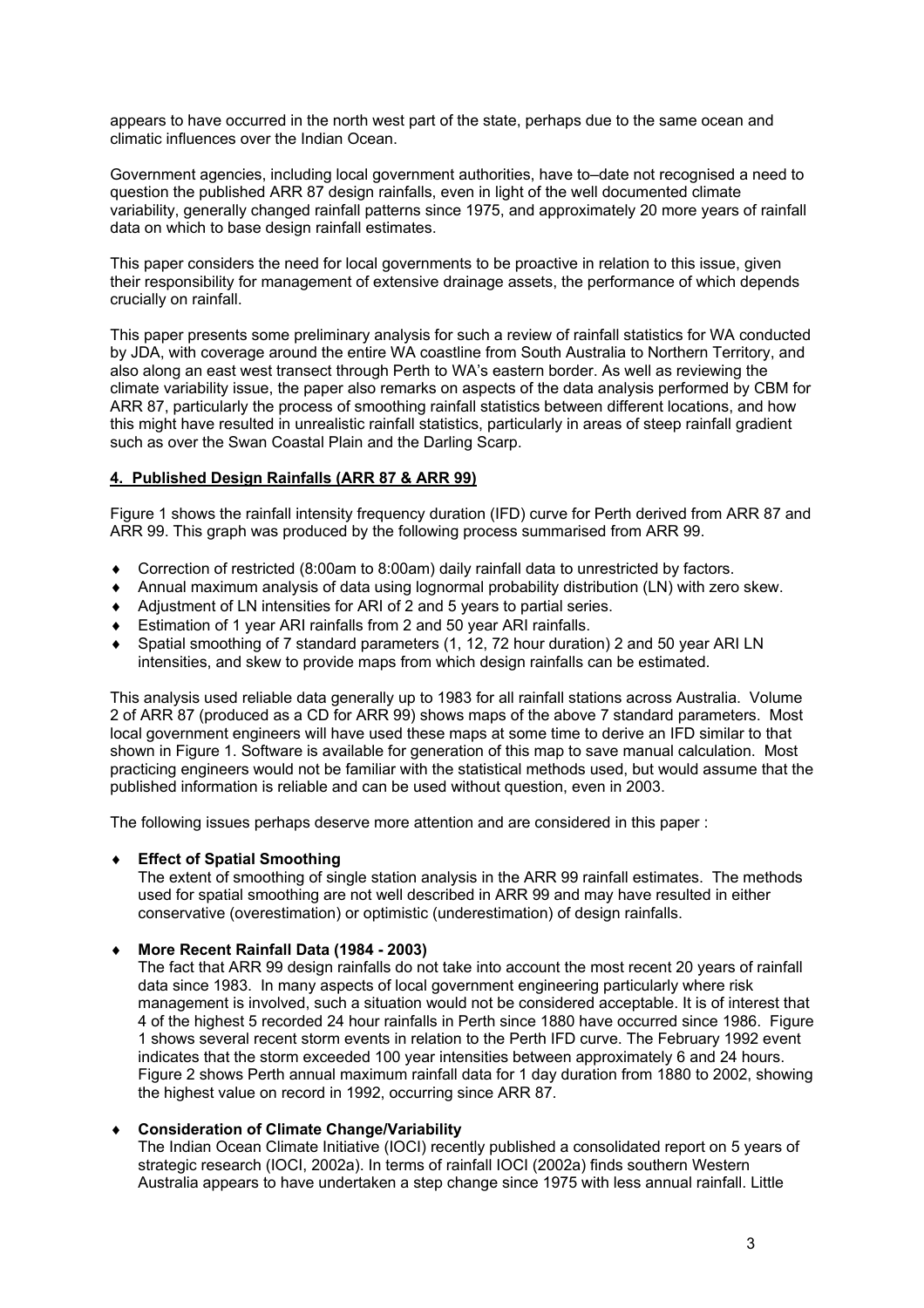research to-date has however been undertaken with regard to short duration rainfall events. IOCI (2002a) concludes that climate affected sectors in southern Western Australia should actively revise their previous climate baseline and adapt accordingly to both natural and human induced changes in climate and climate variability.

## **Annual Maxima vs Partial Series Analysis**

The low ARI (less than 5 year) values on which most piped drainage systems are designed, and the difference between annual maxima and partial series. That is, an event which occurs as an annual maximum will occur more often in a partial series (Table 1). ARR 99 rainfall data is for partial series and includes ARI's down to 1 year. For more frequent events (less than 1 year ARI) ARR 99 is silent and additional analysis is required on a project basis at the moment. This may be relevant for the design of Stormwater Pollution Traps (SPT's) which may be required to only cater for perhaps the 3 months ARI event and bypassing larger events

| <b>Partial Series ARI (Yrs)</b> | <b>Annual Maximum Series ARI (Yrs)</b> |  |  |  |
|---------------------------------|----------------------------------------|--|--|--|
| 0.20                            | 1.01                                   |  |  |  |
| 0.50                            | 1.16                                   |  |  |  |
| 1.00                            | 1.58                                   |  |  |  |
| 1.45                            | 2.00                                   |  |  |  |
| 2.00                            | 2.54                                   |  |  |  |
| 5.00                            | 5.52                                   |  |  |  |
| 10.00                           | 10.50                                  |  |  |  |

**Table 1: Comparison of ARI's from Annual Maxima and Partial Series** 

#### **5. Design Rainfalls Across WA**

Figure 3 shows a map of Western Australia with a transect along the coastline from South Australia to Northern Territory annotated with town location numbers. Figure 4 shows the coastal transect with the values of standard rainfall intensities from ARR 99. Figure 5 shows corresponding information along an east west transect through Perth to the South Australian border.

The coastal transect (Figure 4) shows generally constant values of rainfall intensity in the south west corner of the State, with increasing trend over the Mid West and Pilbara, plateauing in the Kimberley.

The average regional skewness has a positive value at approximately 0.7 in the South West, decreasing to 0.0 through the Mid West and increasing gradually to 0.2 in the Kimberley.

#### **6. Review of Existing Design Rainfall Estimates**

The analysis presented in this paper is of rainfall data at 4 key stations (Perth, Exmouth, Kununurra, Northam) using daily rainfall data aggregated to 2 day and 3 day totals. Correction factors of 1.1, 1.05 and 1.02 have been applied to the 1, 2, 3 day totals to convert from restricted to unrestricted amounts. Shorter duration rainfall data from pluviographs could also be analysed in the same way.

Figures 6 to 9 show the frequency analysis plots for these four centres. Results are shown for calculations using long term historical records (to 2002), plotted against design rainfalls using ARR 99. The x-axis of these figures is average recurrence interval in the partial series derived from the annual maxima series ARI (Beran, MA & Nozdryn-Plotnicki, MJ,1977), refer Table 1. Table 2 compares the rainfall parameters from ARR 1999 with the review analysis conducted for this paper. Summarising the results of Figures 6 to 9 and Table 2 :

For Perth and Northam, the spatial smoothing in ARR 87 has resulted in design rainfalls higher than those based on historical data alone (shown in Table 2 as ratios generally >1.0). That is, the smoothing process over the Swan Coastal Plain appears to have increased the rainfall intensities above those which were obtained from analysis of Perth and Northam rainfall data. ARR 87 therefore appears to give conservatively high values of rainfall intensity in this region.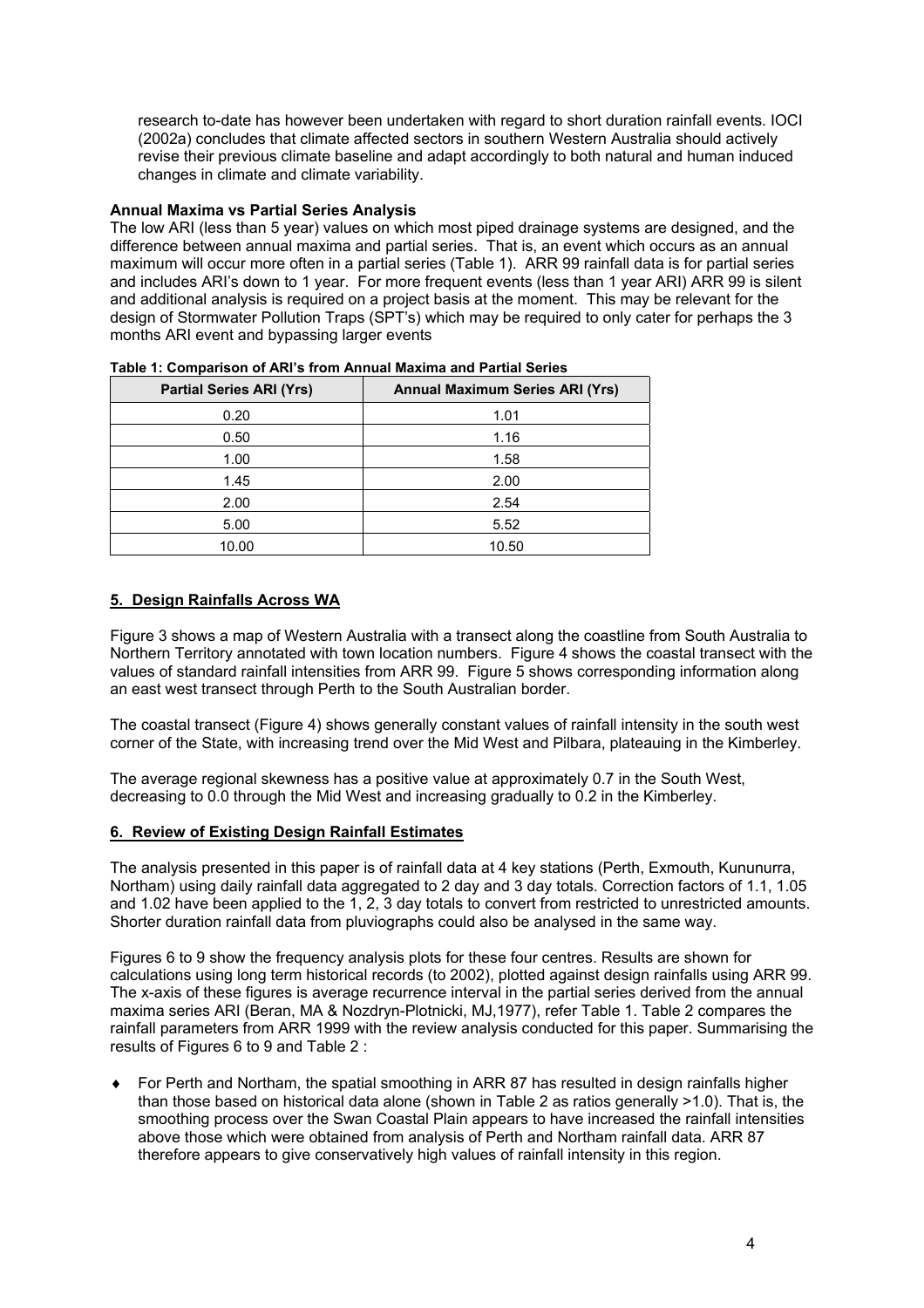- $\bullet$  If the ARR 87 rainfall analysis technique was repeated using more recent data, and the same degree of spatial smoothing applied, it seems likely that the derived design rainfalls would be higher than those published in ARR 87 and ARR 99.
- ♦ Results are similar for Kununurra where ARR 99 appears to overestimate design rainfalls compared to those based on historical data.
- ♦ For Exmouth analysis of daily data 1968 to 2002 indicates that 1, 2, and 3 day intensities for ARI's up to 5 years are underestimated by ARR 99. For higher ARI, ARR 99 appears to overestimate the data analysis. JDA has been previously advised by the CBM that no change to the design rainfalls in ARR 99 is required following the recent high rainfalls in Exmouth in 1999 and 2002.

With regard to climate change and variability, the above analysis was based on using long term historical records including the last 20 years of record to 2002, and the effect of climate variability on short duration storm events to 72 hours has not been investigated in this paper. Higher values of design rainfall intensity are considered likely if this analysis were conducted on the basis of a change in climate state since 1975.

| Location  | Duration<br>(hours) | Ratio - ARR 99 IFD Estimates to<br>Calculated Design Rainfall Including 1983-2002 Data |          |           |           |           |            |  |
|-----------|---------------------|----------------------------------------------------------------------------------------|----------|-----------|-----------|-----------|------------|--|
|           |                     | 2 yr ARI                                                                               | 5 yr ARI | 10 yr ARI | 20 yr ARI | 50 yr ARI | 100 yr ARI |  |
| Perth     | 24                  | 1.04                                                                                   | 1.06     | 1.05      | 1.08      | 1.11      | 1.14       |  |
|           | 48                  | 1.04                                                                                   | 1.09     | 1.09      | 1.14      | 1.20      | 1.25       |  |
|           | 72                  | 1.00                                                                                   | 1.07     | 1.09      | 1.16      | 1.23      | 1.30       |  |
| Northam   | 24                  | 1.20                                                                                   | 1.10     | 1.04      | 1.02      | 1.00      | 1.00       |  |
|           | 48                  | 1.11                                                                                   | 1.09     | 1.04      | 1.05      | 1.07      | 1.10       |  |
|           | 72                  | 1.08                                                                                   | 1.08     | 1.06      | 1.09      | 1.13      | 1.17       |  |
| Exmouth   | 24                  | 0.93                                                                                   | 0.10     | 1.01      | 1.09      | 1.15      | 1.19       |  |
|           | 48                  | 0.76                                                                                   | 0.98     | 1.02      | 1.09      | 1.20      | 1.27       |  |
|           | 72                  | 0.95                                                                                   | 1.00     | 1.06      | 1.12      | 1.19      | 1.25       |  |
| Kununurra | 24                  | 1.19                                                                                   | 1.18     | 1.14      | 1.12      | 1.06      | 1.03       |  |
|           | 48                  | 1.15                                                                                   | 1.15     | 1.08      | 1.05      | 1.00      | 0.97       |  |
|           | 72                  | 1.10                                                                                   | 1.10     | 1.06      | 1.05      | 1.04      | 1.03       |  |

**Table 2: Comparison of Calculated Design Rainfall Including 1983-2002 Data to ARR 99**

## **7. Designing for Risk**

As an alternative to the concept of designing for a specific ARI, an alternative is to consider the probability that a drainage structure will have its capacity exceeded once or more times during its design life. The design life may be clearly defined, as for example by a temporary cofferdam used during the construction phase of a project. Local authority asset manages may also define a design life for components of a drainage system.

The risk one or more exceedances of design capacity during a design life, using the partial series concept is:

 $R = 1 - exp(-L / Y)$ where  $R =$  risk of one or more exceedances in L years  $L =$  design life in years.  $Y =$  design ARI in years.

Table 3 presents specific values derived from this equation. For example, if a structure has a design life of 50 years then design for a 5 year ARI event will result in a risk and almost certainty (1.00 to the nearest 0.01) of one or more exceedances of this event. Alternatively, with a design life of 10 years and a design ARI of 10 years, the risk of one or more exceedances is 0.63.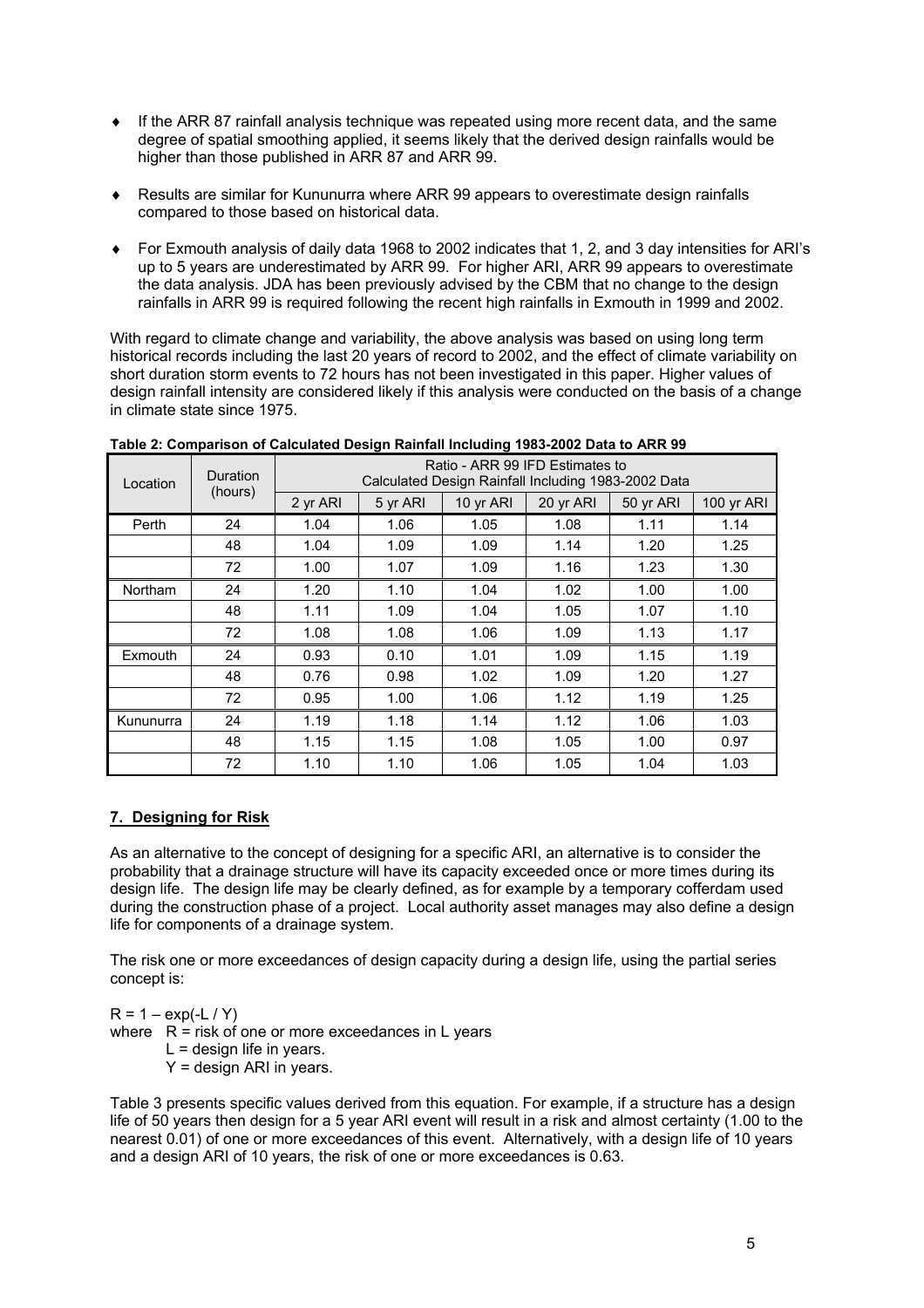Table 3 remains valid irrespective of any revisions to rainfall intensities discussed earlier in this paper.

| <b>Design Life</b><br>L (Yrs) | Risk of One or More Exceedences for Given Design ARI<br>Design ARI Y (Yrs) |      |      |      |  |  |  |
|-------------------------------|----------------------------------------------------------------------------|------|------|------|--|--|--|
|                               | 5                                                                          | 10   | 50   | 100  |  |  |  |
|                               | 0.18                                                                       | 0.10 | 0.02 | 0.01 |  |  |  |
|                               | 0.33                                                                       | 0.18 | 0.04 | 0.02 |  |  |  |
| 5                             | 0.63                                                                       | 0.39 | 0.10 | 0.05 |  |  |  |
| 10                            | 0.87                                                                       | 0.63 | 0.18 | 0.10 |  |  |  |
| 20                            | 0.98                                                                       | 0.87 | 0.33 | 0.18 |  |  |  |
| 50                            | 1.00                                                                       | 0.99 | 0.63 | 0.39 |  |  |  |

**Table 3: Risk of One or More Exceedences During Design Life**

All values to nearest 0.01

#### **8. Conclusions**

Local authorities design and maintain urban and rural drainage systems in WA, relying on the basic input of design rainfall data. In 1987 rainfall statistics were derived and published nationally and have not since been revised.

With regard to Perth, this is despite 4 of the highest 5 recorded 24 hour rainfalls in Perth having occurred since 1986, and IOCI findings of a step change in climate since 1975. The recommendation is made that climate affected sectors in southern Western Australia should actively revise their previous climate baseline and adapt accordingly to both natural and human induced changes in climate and climate variability.

Government agencies, including local government authorities, have to–date not recognised a need to question the published ARR 87 design rainfalls.

Based on the outcomes of research conducted for this paper, it is considered that a review of design rainfalls for Western Australia is required. As a primary user of this data for design purposes, local governments are encouraged to be proactive in relation to this issue, given their responsibility for management of extensive drainage assets and associated risk, the performance of which depends crucially on rainfall.

The options for local government include : i) the continued use of ARR87 rainfall data, ii) requesting CBM to review the data including the last 20 years of rainfall record, iii) commission local studies to review rainfall data.

## **9. References**

Beran, M. A. & Nozdryn-Plotnicki, M. J. (1977) *Estimation of Low Return Period Floods*. Hydrological Sciences Bulletin XXII, 2, pp 275-281.

Davies, J. R. & Ruprecht, J. K. (1996) Perth Rainfall IFD Revisited. Institution of Engineers, Australia, Hydrology and Water Resources Symposium, Hobart May 1996, pp 687-688.

Indian Ocean Climate Initiative (2002a) *Climate Variability and Change in South West Western Australia, Perth, September 2002*

Indian Ocean Climate Initiative (2002b) *Investigating Climate Variability and Change, IOCI 2002 Towards Informed Adaptation, Symposium & Workshop* – 28/11/02-29/11/02

Institution of Engineers Australia (1987) *Australian Rainfall and Runoff* – *a guide to flood estimation Volumes 1 and 2*. ACT: Institution of Engineers, Australia.

Institution of Engineers Australia (1999) Revised edition *Australian Rainfall and Runoff* – *a guide to flood estimation Volumes 1 and 2*. ACT: Institution of Engineers, Australia.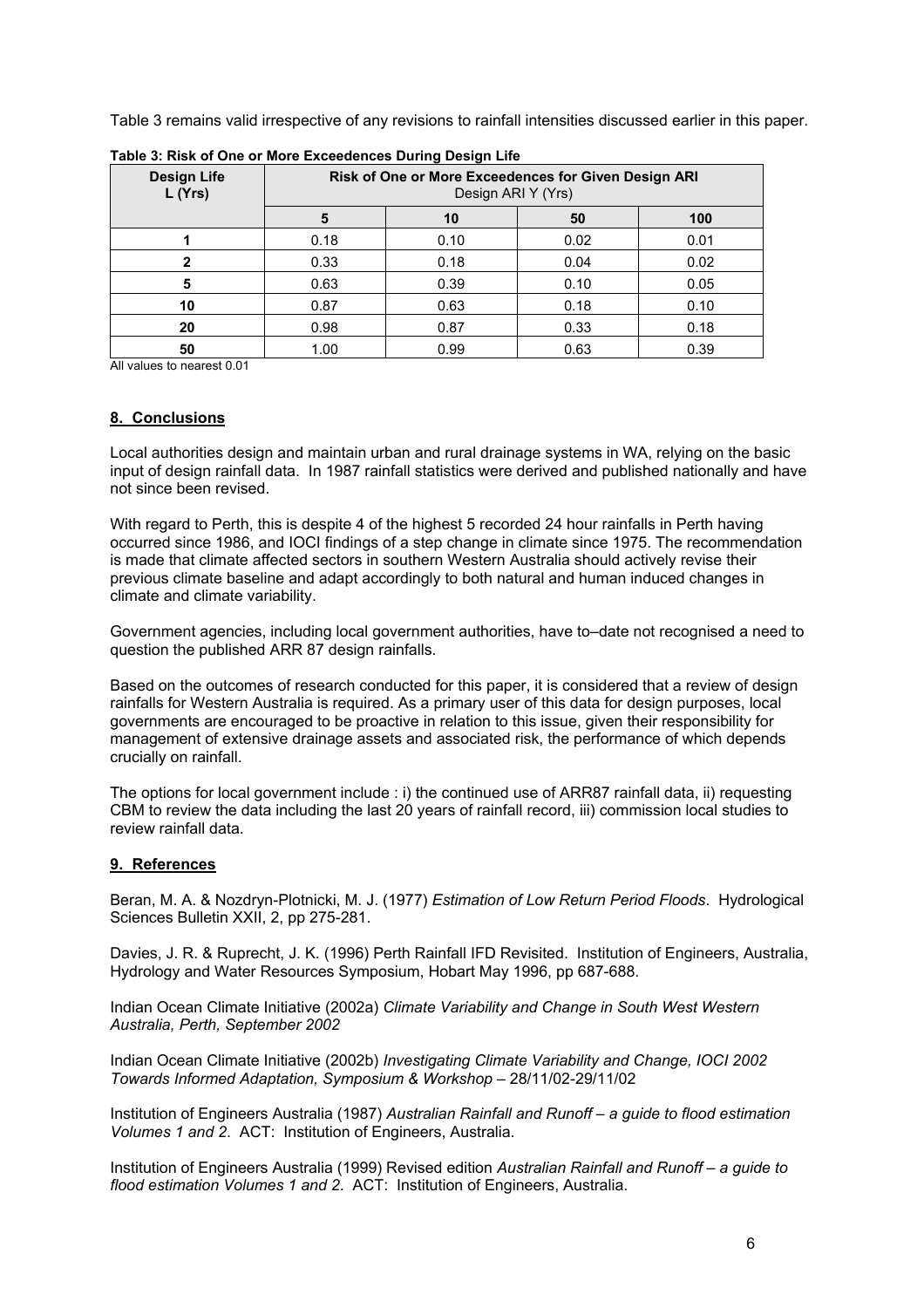# **FIGURES**



**Figure 1 : Perth IFD Curves with Overlay of Various Recent Storm Events**



**Figure 2 : Perth Annual Maximum 1 Day Rainfall Totals (1880-2002)**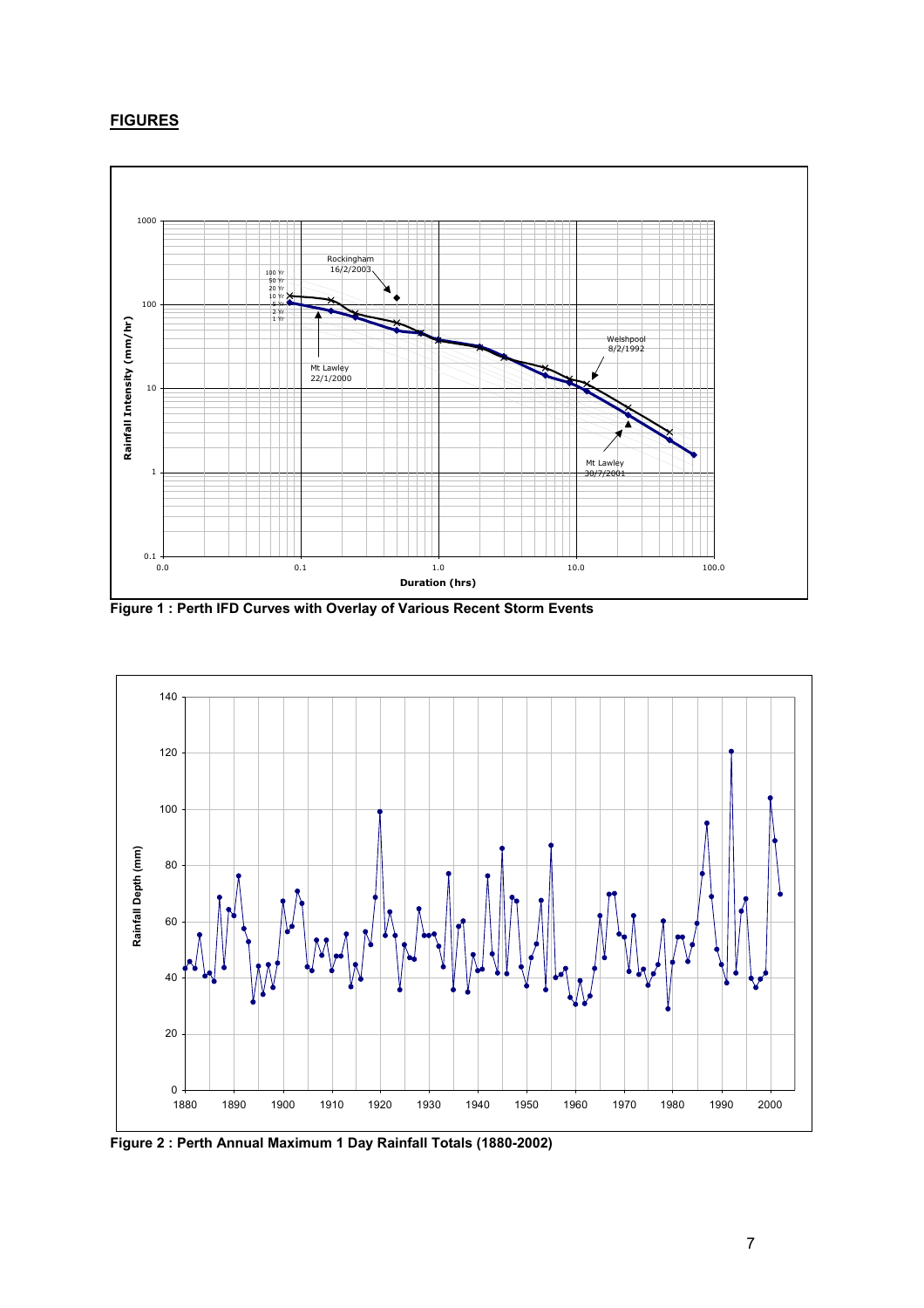

**Figure 3 : West Australian IFD Transect Locations – Coastal and East West**



**Figure 4 : West Australian Rainfall Parameters : Coastal Transect**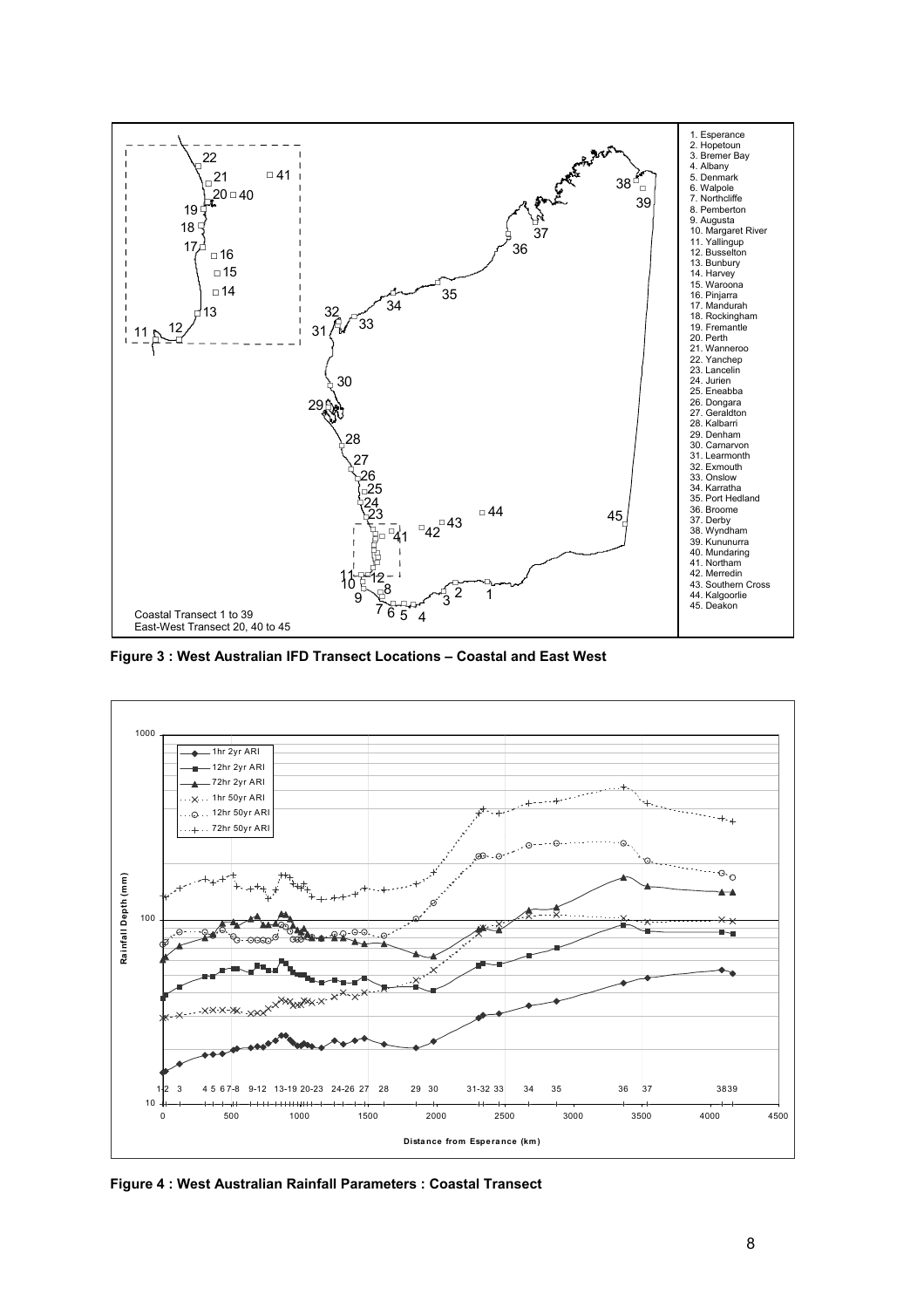

**Figure 5 : West Australian Rainfall Parameters : East West Transect**



**Figure 6 : Perth Annual Maximum Rainfall Analysis**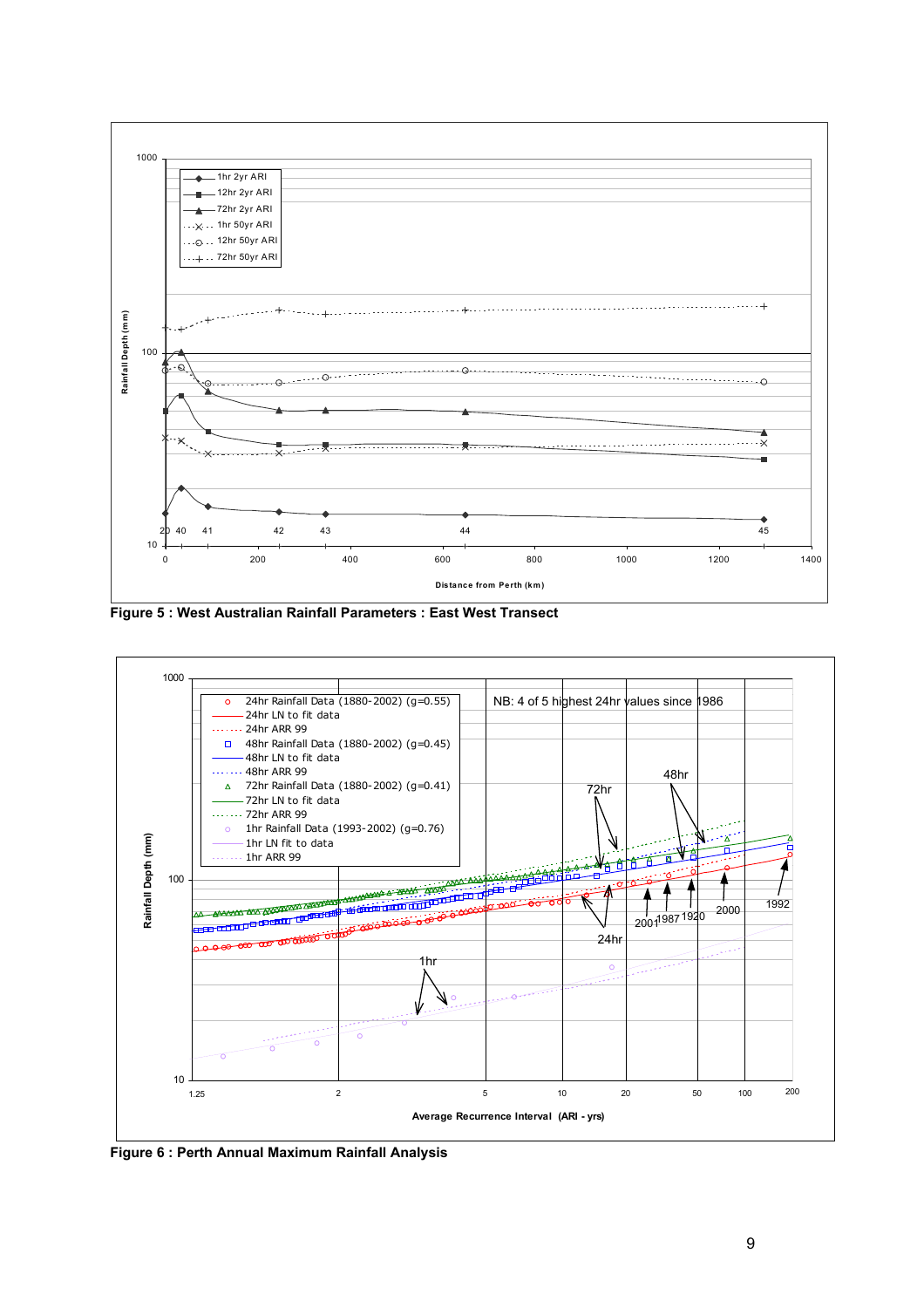

**Figure 7 : Exmouth Annual Maximum Rainfall Analysis**



**Figure 8 : Kununurra Annual Maximum Rainfall Analysis**